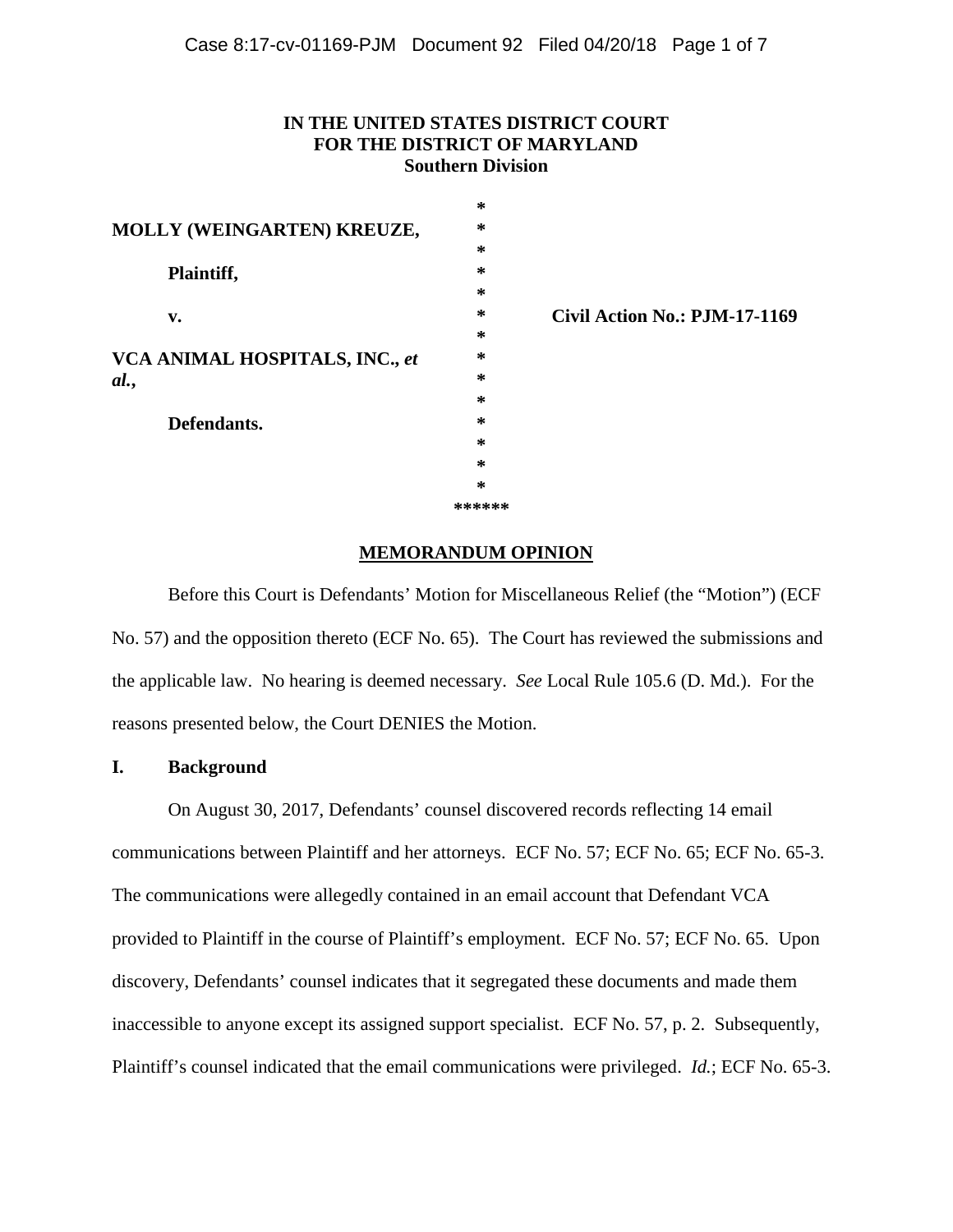On January 26, 2018, Defendants' counsel filed this Motion for resolution of the privilege disagreement.

## **II. Discussion**

Defendants claim that Plaintiff waived attorney-client privilege by using an email account which was governed by Defendant VCA's Information Systems Policy ("VCA's Policy). ECF No. 57, p. 4; *see also* ECF No. 69-1. VCA's Policy puts employees on notice that VCA's email accounts are for official use and that VCA reserves the right to monitor all such accounts. ECF No. 57, p. 3; ECF No. 69-[1](#page-1-0).<sup>1</sup> In determining whether Plaintiff waived her privilege by communicating with counsel through her work email account, the first question is whether Plaintiff had "a reasonable expectation of privacy as to the content of the communications." *Maxtena, Inc. v. Marks*, 2014 WL 4384551, \*19 (D. Md. Sept. 2, 2014) (citing *In re Asia Global Crossing, Ltd.*, 322 B.R. 247, 256–60 (Bankr. S.D.N.Y. 2005) ("the question of privilege comes down to whether the intent to communicate in confidence was objectively reasonable." *Id.* at 258)).

To assess waiver, courts have relied on a four-factor test: (1) whether the employer has a policy in place banning personal use; (2) whether the employer monitors the use of the employee's use of email; (3) whether third parties have a right to access to the computer or emails; and (4) whether the employer notified the employee, or was the employee aware, of the policy. *Asia Global*[, 322 B.R. at 257.](https://1.next.westlaw.com/Link/Document/FullText?findType=Y&serNum=2006365947&pubNum=0000164&originatingDoc=I871a14813ebc11dd8dba9deb08599717&refType=RP&fi=co_pp_sp_164_257&originationContext=document&transitionType=DocumentItem&contextData=(sc.Search)#co_pp_sp_164_257) For the following reasons, the factors weigh in favor of

<span id="page-1-0"></span><sup>&</sup>lt;sup>1</sup> The Court notes that VCA's Policy provided as Exhibit 1 to Defendants' Reply to Response to Motion (ECF No. 69) is the version of the policy from 2009 that Plaintiff acknowledged receipt of. Indeed, Defendants made the Court aware that the updated language provided in its Motion (ECF No. 57, p. 3) is from 2014, but is identical in form and substance with the sole exception being statements added addressing remote devices connected to the VCA network. For purposes of this Motion, the Court is proceeding with the understanding that this is the policy in place when Plaintiff began employment with Defendant VCA.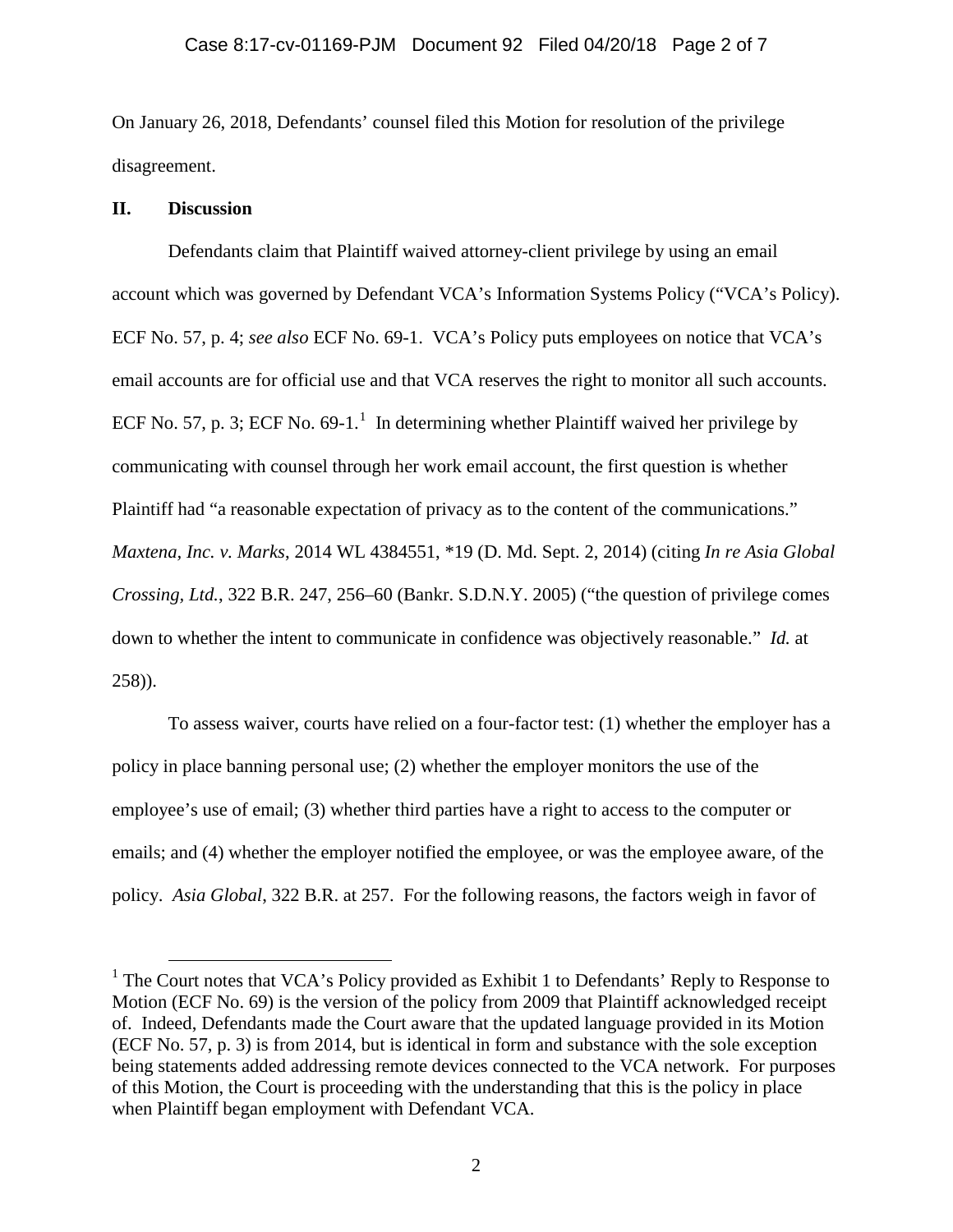#### Case 8:17-cv-01169-PJM Document 92 Filed 04/20/18 Page 3 of 7

maintaining the attorney-client privilege and DENYING Defendants' Motion.

A. Defendant VCA's policy did not ban personal use

In addressing the first factor from *Asia Global*, the Court must first look to the language of VCA's Policy regarding personal use. VCA's Policy, provided to the Court by Defendant, states that "incidental personal or non-business use of the Systems should be *kept to a minimum*." ECF No. 57; ECF No. 65; ECF No. 69-1 (emphasis added). Reading the language as written, the Court is convinced that VCA's Policy does not affirmatively ban personal use by its employees. Indeed, the language as written directly acknowledges that personal or non-business use of the Systems will occur, and encourages its employees to keep that usage to a minimum. *See, e.g.*, *In re High-Tech Emp. Antitrust Litig.*, No. 11-CV-2509-LHK-PSG, 2013 WL 772668 (N.D. Cal. Feb. 28, 2013) ("The employer] perhaps did not expect the type of use that [the employee] engaged in when it added [such a] qualification, but the court cannot say that its policy represents an all-out ban on personal use."). *Id.* at \*6. As such, the Court finds that the first factor weighs in favor of protecting the attorney-client privilege.

B. Defendants failed to provide adequate evidence of active monitoring of employee's use of email

The Court is convinced that Defendants did not actively monitor Plaintiff's email account during or after her employment. In addressing Defendant VCA's right to monitor its systems,

VCA's Policy states the following:

In other words, messages on these systems are not to be considered private. If you would not put a statement in a written memo for public viewing, you should not transmit that statement through VCA's systems. By using VCA's Systems, and as a term and condition of employment, all VCA Employees acknowledge and consent to VCA's right to access, monitor, review, intercept and/or disclose any and all data (transmitted to or from, stored in or deleted) from the Systems, at any time, with or without notice, and for any purpose.

ECF No. 69-1, p. 3. Defendant argues that the presence of this policy, making its employees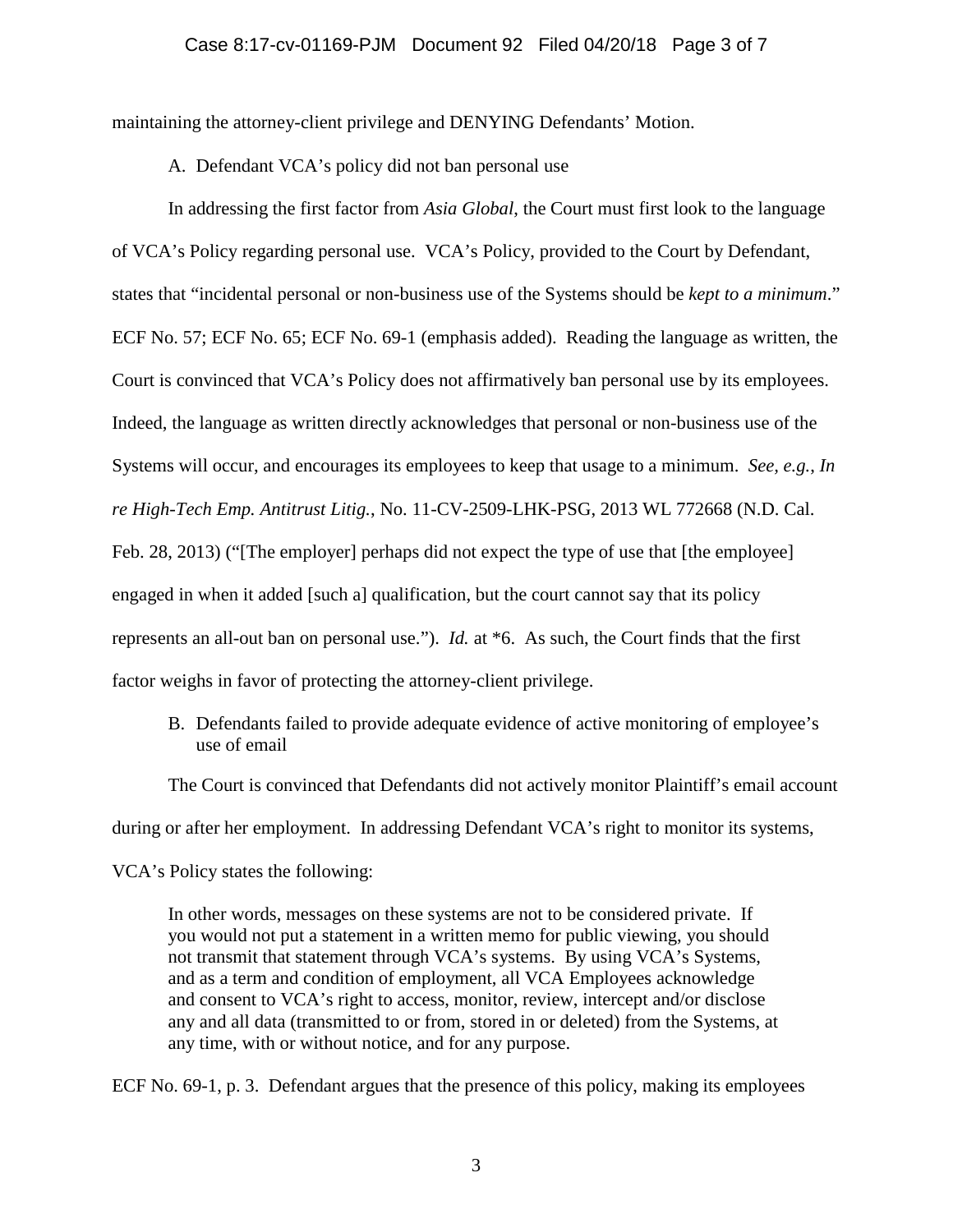## Case 8:17-cv-01169-PJM Document 92 Filed 04/20/18 Page 4 of 7

aware that VCA retains the right to monitor, warrants a finding that Defendant VCA did in fact monitor its systems. ECF No. 57, p. 5. However, Defendant VCA fails to provide any evidence that it actively monitored its systems during or after Plaintiff's employment. Indeed, Plaintiff correctly points to a number of courts that have opined that the ability of an employer to monitor an employee's communication is not sufficient to waive attorney-client privilege; instead, evidence of actual monitoring is needed. ECF No. 65, p. 7. While Plaintiff provides case law that is not mandatory precedence, the Court finds these decisions persuasive, especially considering that Defendants provide nothing in the way of countervailing case law. *See id.* at 6– 7.<sup>[2](#page-3-0)</sup> As such, the Court's inability to identify any evidence from Defendants showing active monitoring of Plaintiff's emails, both during and subsequent to her employment, tips the scales in favor of maintaining the privilege.

C. The Court finds that the third factor of whether there is third party access to employee's emails does not favor either party, rendering the third factor neutral

The third factor that this Court must weigh is whether third parties have a right to access an employee's computer or emails. In looking to Defendants' Motion, the Court is unable to find evidence that third parties had access to Plaintiff's email. The Court is persuaded by Plaintiff's argument that the mere presence of a policy does not impart upon the employee the presence of third party access. ECF No. 65, p. 7 (citing *Sprenger v. Rector & Bd. of Visitors of Virginia Tech*, Civ. A. No. 7:07-CV-502, 2008 WL 2465236 (W.D. Va. June 17, 2008) (finding that the

<span id="page-3-0"></span> $2$  Indeed, even when citing a case where privilege was not protected, the court's finding was based on a policy which "clearly stated that [the employer] **would** audit, inspect, and/or monitor employees' use of the Internet. . . Therefore, regardless of whether [the employee] subjectively believed that the files he transferred from the Internet were private, such a belief was not objectively reasonable after [the employer] notified him that it **would be** overseeing his Internet use." *United States v. Simons*, 206 F.3d 392, 398 (4th Cir. 2000) (quotations removed; emphasis added). Instead, VCA's Policy states that Defendant reserves the right to monitor without any indication that it would in fact do so.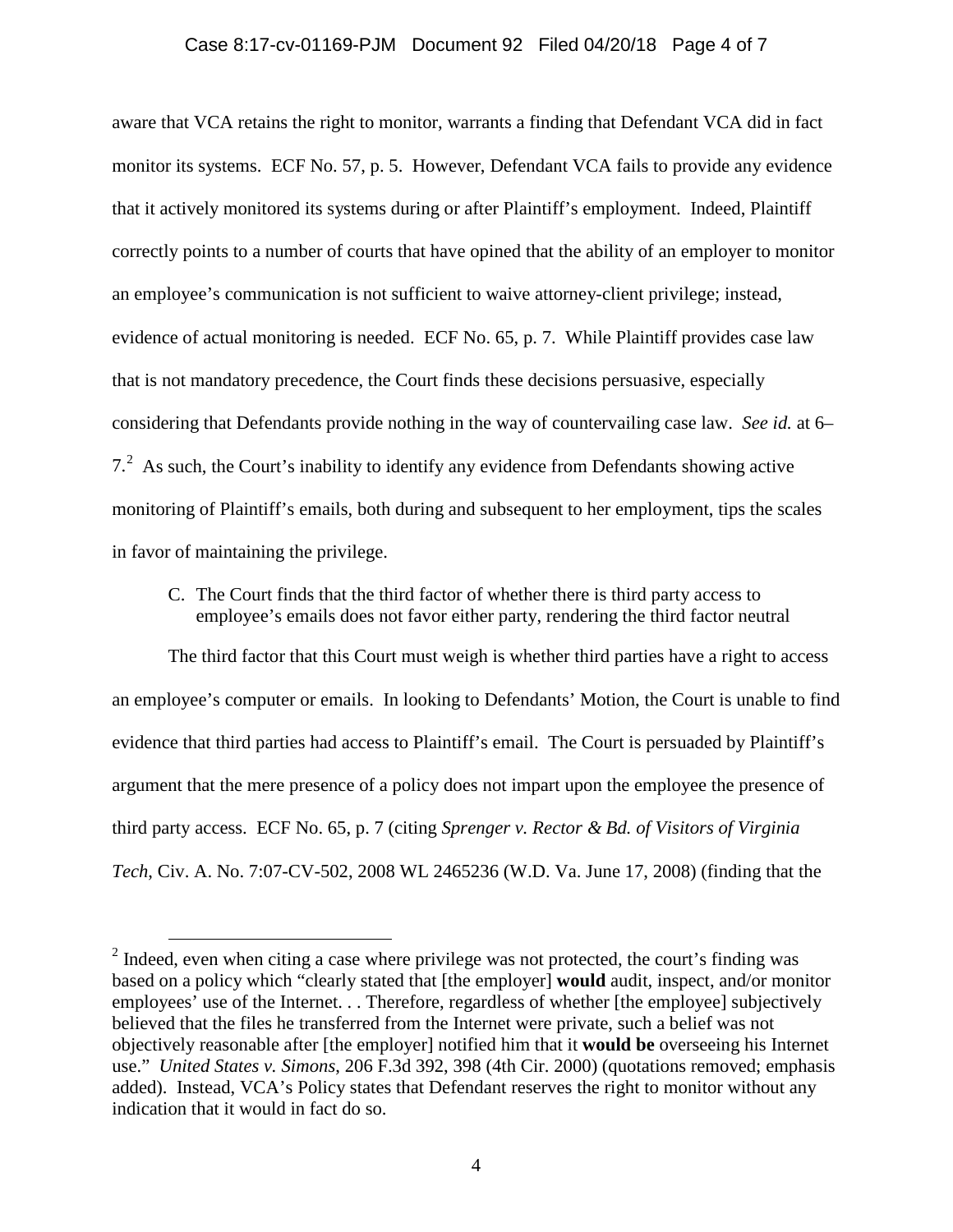policy was unclear as to third party right of access).<sup>[3](#page-4-0)</sup>

Defendants assert that a subset of people within VCA's corporate headquarters had access to all Defendant SMVRC's employee email accounts. The Court is not persuaded that access by these employees equates to a third party right of access. However, assuming *arguendo* that Defendants' assertion is correct, the Court is not convinced that this factor standing alone justifies a finding of waiver. *See, e.g.*, *High-Tech*, 2013 WL 772668, at \*7 (finding that when the "*Asia Global* factors are evenly split, the court finds that the importance of the attorney-client privilege as well as the lack of evidence that [the employer] in fact monitored [employee's] emails supports the preservation of the privilege in this case.").<sup>[4](#page-4-1)</sup> Instead, the Court finds that regardless of whether the policy gave third parties the right to access employee's email accounts the importance of the attorney-client privilege supports the preservation of such privilege.

D. The Court is persuaded that Plaintiff's acknowledgment of the Information Systems Policy did not constitute waiver

The final factor from *Asia Global* that the Court must weigh is whether the employer

notified the employee, or whether the employee was aware, of the use and monitoring policies.

Defendants' argument rests almost entirely on their assertion that as a result of Plaintiff

acknowledging receipt of VCA's Policy in June,  $2009$ ,  $5$  Plaintiff had no reasonable expectation

<span id="page-4-0"></span> <sup>3</sup> The Court notes that although *Sprenger* does not establish precedence, the facts of the case here mirror those in *Sprenger*. Additionally, the Court notes both Plaintiff's and Defendants' use of *Sprenger* as persuasive case law regarding the issue of privilege while using an employer's computer systems. 4 The court in *Bingham v. Baycare Health System* disagreed with the court in *High-Tech* in

<span id="page-4-1"></span>finding that actual monitoring was not needed where an employer reserved the right to access and monitor. Case No: 8:14-CV-73-T-23JSS, 2016 WL 3917513, \*4 (M.D. Fl. July 20, 2016). However, *Bingham* is distinguishable from the case at hand as the language in the policy in *Bingham* reflected an explicit ban on personal use, as well as an admission from the employee of awareness of the policy. The language from VCA's Policy does not explicitly ban personal use, and Plaintiff argues that she was not aware of the policy in place.

<span id="page-4-2"></span><sup>&</sup>lt;sup>5</sup> Plaintiff does not dispute that she signed Defendants' document acknowledging receipt of VCA's Policy.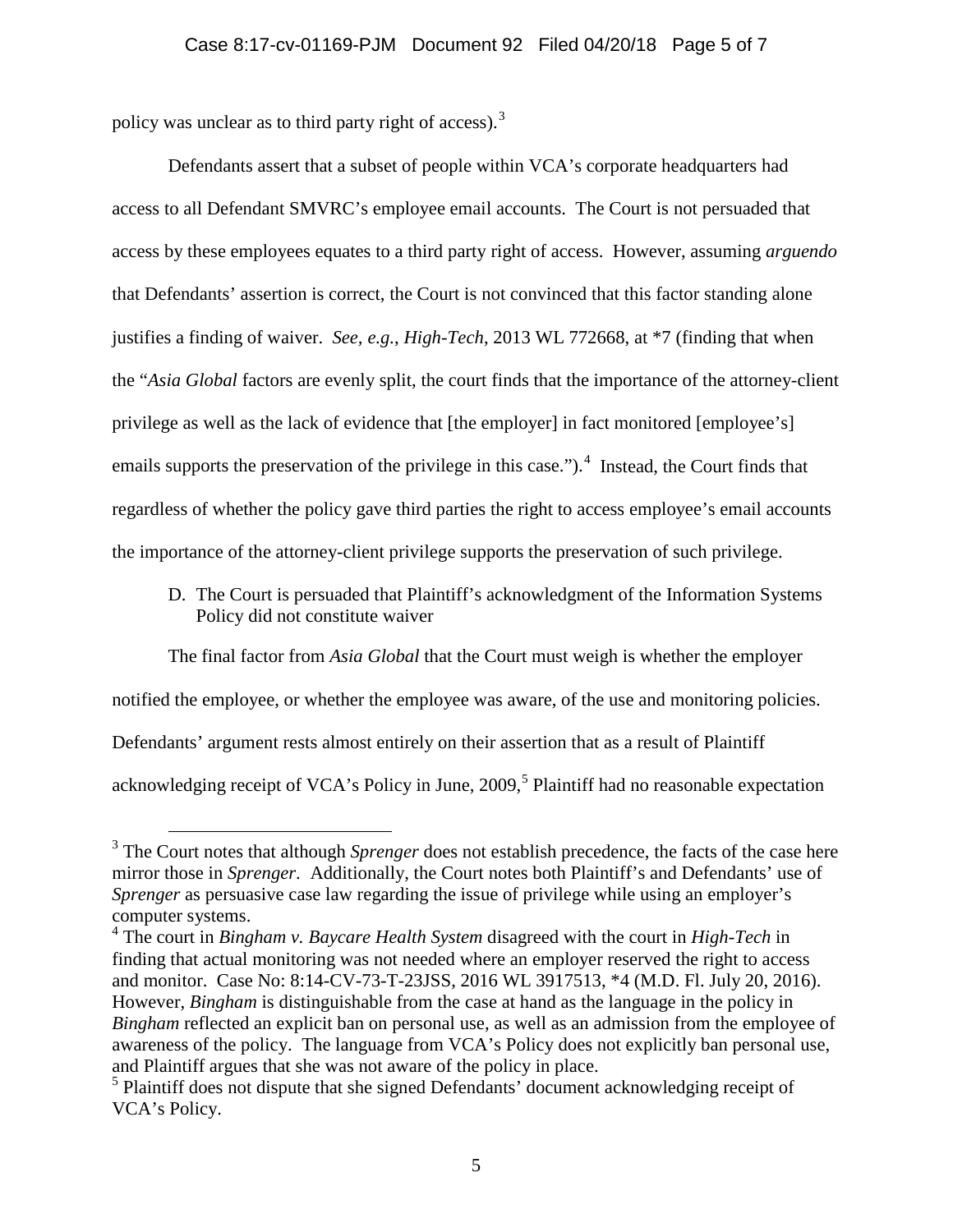## Case 8:17-cv-01169-PJM Document 92 Filed 04/20/18 Page 6 of 7

of privacy in her use of the email account. *See* ECF No. 57; ECF No. 69-2. However, Defendants do not claim that they took affirmative steps to inform employees of the policies in place, besides providing a copy of VCA's Policy. While the Court is cognizant of the fact that Defendants are under no obligation to require employees to acknowledge VCA's Policy on a regular basis, a majority of courts addressing this issue have found that an employee's awareness is much easier to determine if they are required to acknowledge the policy on a regular basis. *See, e.g.*, *Sprenger*, 2008 WL 2465236, at \*2 (citing *United States v. Etkin*, 2008 WL 482281 (S.D.N.Y. Feb. 20, 2008), where privilege was not upheld upon a finding that "the log-in screen notified the defendant that by logging in, he accepted the terms of the notification, which provided for the monitoring of the computer and further notified users that they had no legitimate expectation of privacy in any use of the computers."). The only controlling case on this issue, *United States v. Hamilton*, did not protect the privilege on the basis that the "[employee] had to acknowledge the policy by pressing a key to proceed to the next step of the log-on process, every time he logged onto his work computer." 701 F.3d 404, 408 (4th Cir. 2012). While the Court is loath to overlook Plaintiff's "Acknowledgment of Receipt of Employee Handbook and of At-Will Employment" (ECF No. 69-2) upon the start of her employment, the Court is persuaded by Plaintiff's attestations that the acknowledgment was signed in 2009, close to five years prior to the sending of the emails. Defendants do not provide any other evidence supporting a claim of awareness, and the Court is unwilling to breach attorney-client privilege on Defendants' singular claim of awareness in 2009. Assuming *arguendo* that Plaintiff was aware of VCA's Policy, the Court is comfortable preserving the attorney-client privilege on public policy grounds, specifically due to the importance of the attorney-client privilege in conjunction with the weight of the first two *Asia Global* factors in favor of Plaintiff.

6